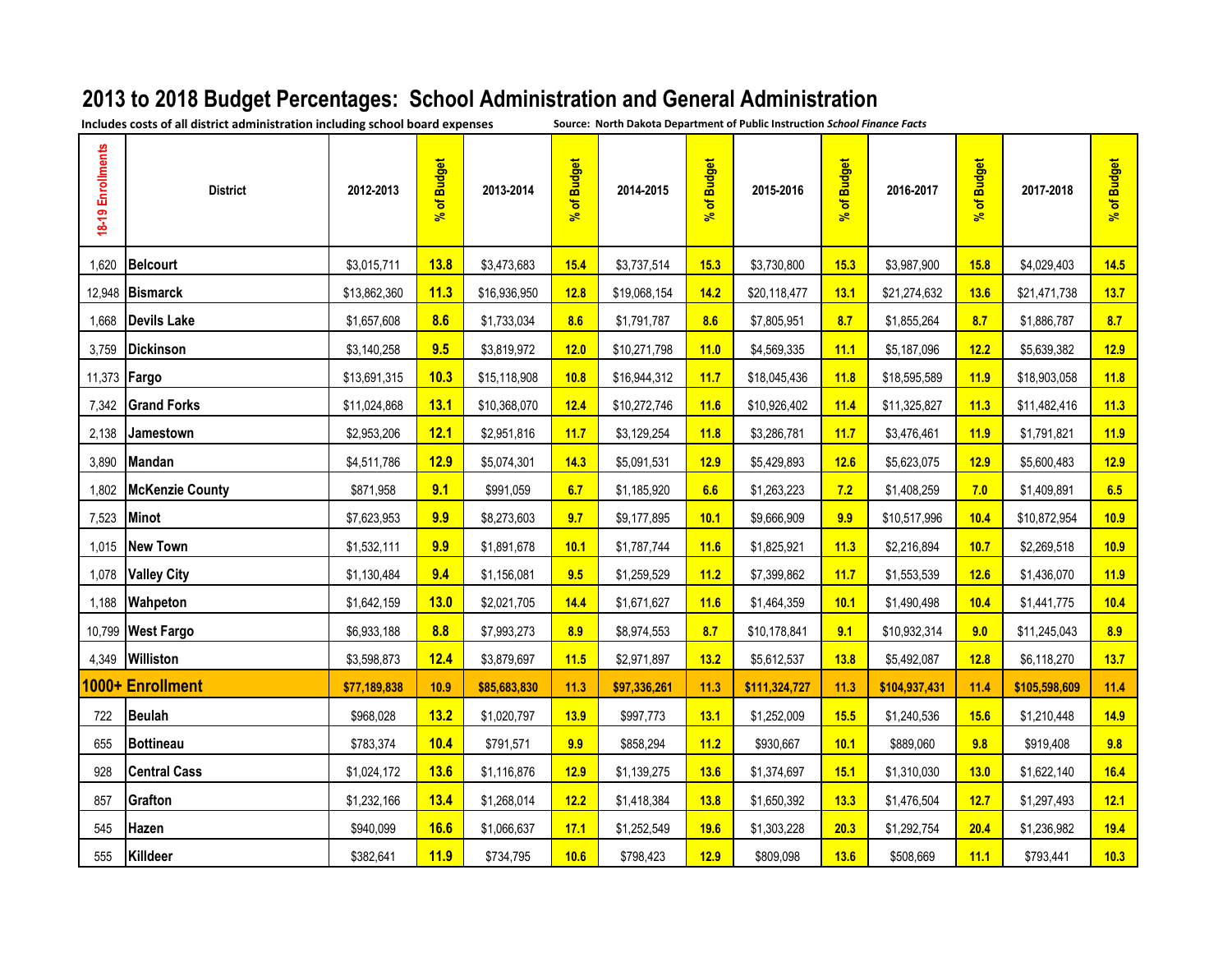| 18-19 Enrollments | <b>District</b>      | 2012-2013    | % of Budget | 2013-2014    | of Budget<br>$\mathbf{r}_\mathbf{c}$ | 2014-2015    | % of Budget | 2015-2016    | % of Budget | 2016-2017    | % of Budget | 2017-2018    | % of Budget |
|-------------------|----------------------|--------------|-------------|--------------|--------------------------------------|--------------|-------------|--------------|-------------|--------------|-------------|--------------|-------------|
| 763               | Kindred              | \$640,720    | 9.7         | \$646,979    | 9.2                                  | \$666,764    | 8.2         | \$787,952    | 10.0        | \$757,265    | 9.6         | \$796,224    | 10.1        |
| 593               | Lisbon               | \$691,773    | 10.6        | \$727,523    | 10.9                                 | \$757,808    | 11.8        | \$880,147    | 13.1        | \$869,210    | 11.7        | \$909,033    | 12.9        |
| 565               | <b>Nedrose</b>       | \$247,661    | 7.0         | \$286,636    | 7.7                                  | \$306,199    | 6.4         | \$568,794    | 10.6        | \$683,122    | 10.8        | \$790,515    | 12.9        |
| 618               | <b>Northern Cass</b> | \$539,117    | 10.0        | \$502,883    | 7.9                                  | \$585,998    | 9.0         | \$634,816    | 9.1         | \$761,358    | 10.3        | \$653,567    | 8.9         |
| 585               | <b>Rugby</b>         | \$765,038    | 11.8        | \$739,850    | 11.8                                 | \$807,303    | 12.3        | \$868,220    | 12.7        | \$914,120    | 12.7        | \$943,126    | 13.3        |
| 713               | <b>Stanley</b>       | \$892,972    | 11.3        | \$1,251,293  | 13.6                                 | \$799,902    | 8.7         | \$1,627,070  | 16.8        | \$1,096,983  | 10.9        | \$1,033,783  | 10.3        |
| 543               | <b>Thompson</b>      | \$524,232    | 12.1        | \$474,612    | 11.0                                 | \$566,722    | 11.4        | \$648,254    | 13.2        | \$742,396    | 11.7        | \$700,586    | 12.6        |
| 645               | <b>United</b>        | \$670,089    | 11.5        | \$1,000,798  | 15.2                                 | \$962,254    | 14.2        | \$1,068,310  | 14.9        | \$1,144,702  | 15.2        | \$1,187,394  | 15.5        |
| 638               | Williams Co (New 8)  | \$608,044    | 10.1        | \$763,987    | 15.1                                 | \$1,006,126  | 16.4        | \$1,122,622  | 12.3        | \$1,201,384  | 12.1        | \$1,204,293  | 10.3        |
|                   | 500-999 Enrollment   | \$10,910,126 | 11.5        | \$12,393,251 | 11.9                                 | \$12,923,774 | 12.2        | \$15,526,276 | 13.4        | \$14,888,093 | 12.5        | \$15,298,433 | 12.6        |
| 471               | <b>Bowman County</b> | \$276,567    | 10.6        | \$779,662    | 11.5                                 | \$748,663    | 12.4        | \$946,858    | 12.5        | \$920,637    | 11.7        | \$1,077,673  | 13.8        |
| 493               | <b>Carrington</b>    | \$640,242    | 10.9        | \$641,223    | 10.2                                 | \$704,738    | 10.9        | \$727,302    | 11.3        | \$784,533    | 11.8        | \$758,801    | 11.7        |
| 401               | <b>Cavalier</b>      | \$463,740    | 10.9        | \$478,306    | 10.9                                 | \$516,949    | 10.0        | \$510,273    | 10.4        | \$538,585    | 10.8        | \$526,018    | 10.8        |
| 496               | <b>Dunseith</b>      | \$780,864    | 11.1        | \$798,198    | 10.9                                 | \$720,673    | 9.2         | \$813,593    | 9.6         | \$932,385    | 10.1        | \$1,005,449  | 9.9         |
| 489               | Hillsboro            | \$520,682    | 10.9        | \$551,392    | 11.4                                 | \$579,240    | 11.1        | \$609,429    | 10.5        | \$684,204    | 11.7        | \$649,029    | 11.2        |
| 486               | <b>May-Port CG</b>   | \$847,097    | 15.2        | \$945,219    | 19.9                                 | \$973,788    | 16.8        | \$992,460    | 17.1        | \$1,017,075  | 17.3        | \$958,653    | 16.7        |
| 490               | <b>Oakes</b>         | \$594,207    | 11.3        | \$615,645    | 11.5                                 | \$846,563    | 16.2        | \$718,071    | 11.7        | \$624,135    | 12.1        | \$661,531    | 11.9        |
| 414               | <b>Park River</b>    | \$462,985    | 10.8        | \$556,569    | 11.2                                 | \$583,851    | 11.1        | \$661,497    | 11.5        | \$614,574    | 11.0        | \$559,122    | 10.9        |
| 415               | <b>Saint John</b>    | \$553,688    | 7.7         | \$661,116    | 12.2                                 | \$653,391    | 12.8        | \$710,575    | 12.7        | \$786,752    | 12.2        | \$869,072    | 13.5        |
| 448               | <b>South Prairie</b> | \$266,078    | 9.6         | \$492,821    | 13.1                                 | \$439,987    | 12.5        | \$236,240    | 14.9        | \$641,980    | 13.4        | \$675,937    | 12.8        |
| 402               | <b>Surrey</b>        | \$540,467    | 13.4        | \$722,474    | 14.2                                 | \$1,004,897  | 19.2        | \$778,081    | 15.2        | \$792,126    | 16.2        | \$1,159,052  | 21.5        |
| 451               | <b>Tioga</b>         | \$415,695    | 9.8         | \$521,567    | 9.0                                  | \$646,422    | 10.6        | \$682,954    | 9.5         | \$735,718    | 9.4         | \$745,616    | 9.7         |
| 468               | Velva                | \$481,426    | 10.1        | \$477,354    | 11.0                                 | \$541,308    | 11.8        | \$572,506    | 11.4        | \$603,633    | 11.4        | \$610,341    | 11.5        |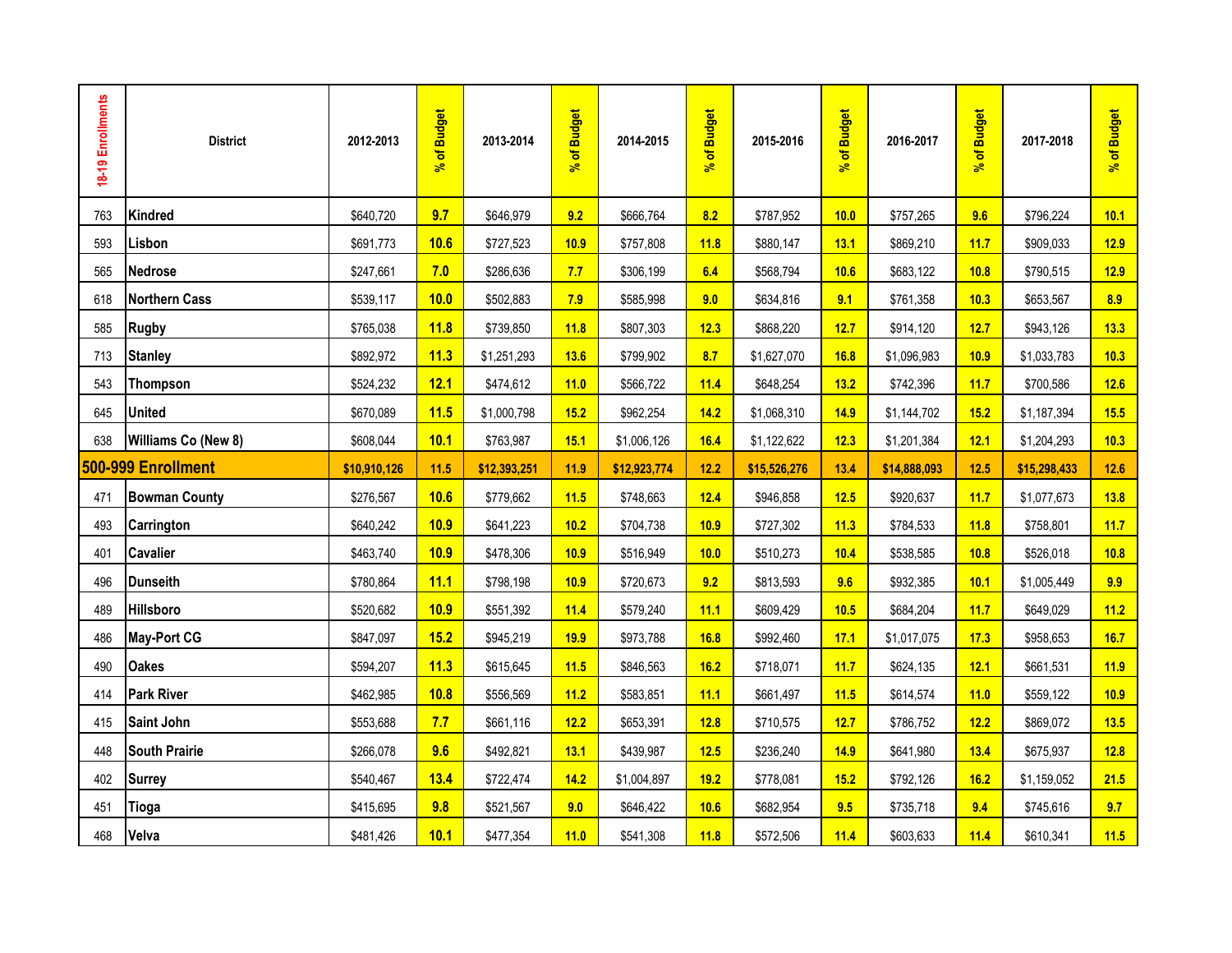| 18-19 Enrollments | <b>District</b>          | 2012-2013   | of Budget<br>$\mathbf{S}^{\mathbf{c}}$ | 2013-2014    | of Budget<br>$\mathbf{r}$ | 2014-2015    | of Budget<br>$\mathbf{r}$ | 2015-2016    | of Budget<br>$\overline{\mathcal{S}}$ | 2016-2017    | of Budget<br>ತ್ | 2017-2018    | % of Budget |
|-------------------|--------------------------|-------------|----------------------------------------|--------------|---------------------------|--------------|---------------------------|--------------|---------------------------------------|--------------|-----------------|--------------|-------------|
|                   | 400-499 Enrollment       | \$6,843,738 | 10.9                                   | \$8,241,545  | 12.1                      | \$8,960,470  | 12.7                      | \$8,959,839  | $12.1$                                | \$9,676,337  | 12.2            | \$10,256,294 | 12.8        |
| 356               | <b>Divide County</b>     | \$609,325   | 14.6                                   | \$635,256    | 13.2                      | \$719,210    | 13.3                      | \$808,083    | 14.5                                  | \$854,264    | 13.3            | \$921,754    | 15.2        |
| 302               | <b>Eight Mile</b>        | \$383,426   | 18.5                                   | \$589,826    | 19.9                      | \$225,128    | 16.0                      | \$539,327    | 16.5                                  | \$595,986    | 17.1            | \$561,703    | 13.8        |
| 336               | <b>Ellendale</b>         | \$513,611   | 13.3                                   | \$512,259    | 12.7                      | \$553,558    | 12.7                      | \$560,630    | 13.3                                  | \$572,181    | 13.2            | \$597,313    | 14.0        |
| 347               | Garrison                 | \$851,298   | 19.8                                   | \$927,611    | 18.5                      | \$1,024,982  | 18.0                      | \$1,056,525  | 19.6                                  | \$1,096,882  | 21.5            | \$1,039,050  | 17.3        |
| 391               | Harvey                   | \$391,476   | 8.6                                    | \$437,539    | 9.0                       | \$478,756    | 9.8                       | \$661,624    | 12.8                                  | \$253,877    | 11.7            | \$617,796    | 12.2        |
| 303               | Kenmare                  | \$535,198   | 12.5                                   | \$527,465    | 12.5                      | \$587,502    | 13.5                      | \$621,116    | 13.3                                  | \$607,384    | 13.1            | \$616,718    | 13.2        |
| 351               | <b>Kidder County</b>     | \$534,285   | 11.8                                   | \$565,776    | 11.6                      | \$712,077    | 14.6                      | \$737,473    | 15.1                                  | \$721,485    | 14.4            | \$755,659    | 13.9        |
| 384               | Langdon Area             | \$472,160   | 10.4                                   | \$494,145    | 10.9                      | \$505,910    | 10.9                      | \$574,307    | 11.5                                  | \$607,136    | 11.2            | \$594,229    | 11.0        |
| 374               | Larimore                 | \$534,788   | 10.9                                   | \$523,063    | 11.2                      | \$529,390    | 10.5                      | \$596,033    | 11.1                                  | \$590,673    | 10.6            | \$660,397    | 12.7        |
| 395               | Lewis & Clark            | \$595,636   | 11.9                                   | \$663,352    | 11.9                      | \$777,740    | 12.9                      | \$788,617    | 12.1                                  | \$885,454    | 13.8            | \$910,923    | 14.4        |
| 312               | Mohall-Sherwood-Lansford | \$505,767   | 7.4                                    | \$364,905    | 10.4                      | \$566,326    | 12.2                      | \$637,934    | 13.0                                  | \$642,554    | 13.3            | \$571,805    | 12.0        |
| 348               | <b>Nesson</b>            | \$457,507   | 14.4                                   | \$515,810    | 12.0                      | \$589,397    | 14.0                      | \$581,884    | 13.8                                  | \$574,413    | 12.5            | \$627,027    | 13.0        |
| 339               | <b>New Salem-Almont</b>  | \$379,636   | 11.1                                   | \$422,004    | 11.1                      | \$453,657    | 10.6                      | \$537,050    | 13.1                                  | \$490,116    | 10.9            | \$517,404    | 11.1        |
| 319               | <b>North Border</b>      | \$666,334   | 10.2                                   | \$679,761    | 9.6                       | \$815,062    | 11.9                      | \$775,997    | 10.6                                  | \$772,195    | 11.1            | \$782,853    | 11.5        |
| 316               | Northwood                | \$372,466   | 11.1                                   | \$358,937    | 10.4                      | \$390,313    | 11.2                      | \$438,514    | 11.9                                  | \$235,634    | 11.6            | \$438,447    | 11.6        |
| 334               | <b>Richardton-Taylor</b> | \$587,259   | 15.9                                   | \$599,465    | 15.3                      | \$654,429    | 14.4                      | \$630,898    | 14.5                                  | \$646,950    | 13.6            | \$641,404    | 13.7        |
| 353               | <b>South Heart</b>       | \$359,172   | 11.7                                   | \$500,526    | 13.3                      | \$483,241    | 11.5                      | \$210,168    | 12.3                                  | \$588,579    | 11.4            | \$643,230    | 15.0        |
| 330               | Towner-Granville-Upham   | \$693,092   | 14.2                                   | \$776,519    | 14.4                      | \$776,884    | 14.1                      | \$856,206    | 14.3                                  | \$836,539    | 15.3            | \$750,412    | 13.6        |
|                   | 300-399 Enrollment       | \$9,442,436 | 12.7                                   | \$10,094,219 | 12.7                      | \$10,843,562 | 12.9                      | \$11,612,386 | 13.5                                  | \$11,572,302 | 13.3            | \$12,248,124 | 13.3        |
| 242               | Alexander                | \$270,941   | 13.2                                   | \$292,822    | 9.3                       | \$413,171    | 12.2                      | \$524,447    | 16.0                                  | \$646,729    | 16.1            | \$730,432    | 19.8        |
| 235               | <b>Barnes Co North</b>   | \$680.273   | 13.1                                   | \$548,236    | 11.5                      | \$594,330    | 11.7                      | \$557,501    | 11.9                                  | \$556,526    | 11.2            | \$708,383    | 14.1        |
| 266               | Beach                    | \$581,745   | 11.6                                   | \$614,507    | 10.9                      | \$676,413    | 11.7                      | \$700,872    | 12.9                                  | \$722,437    | 14.7            | \$694,306    | 14.0        |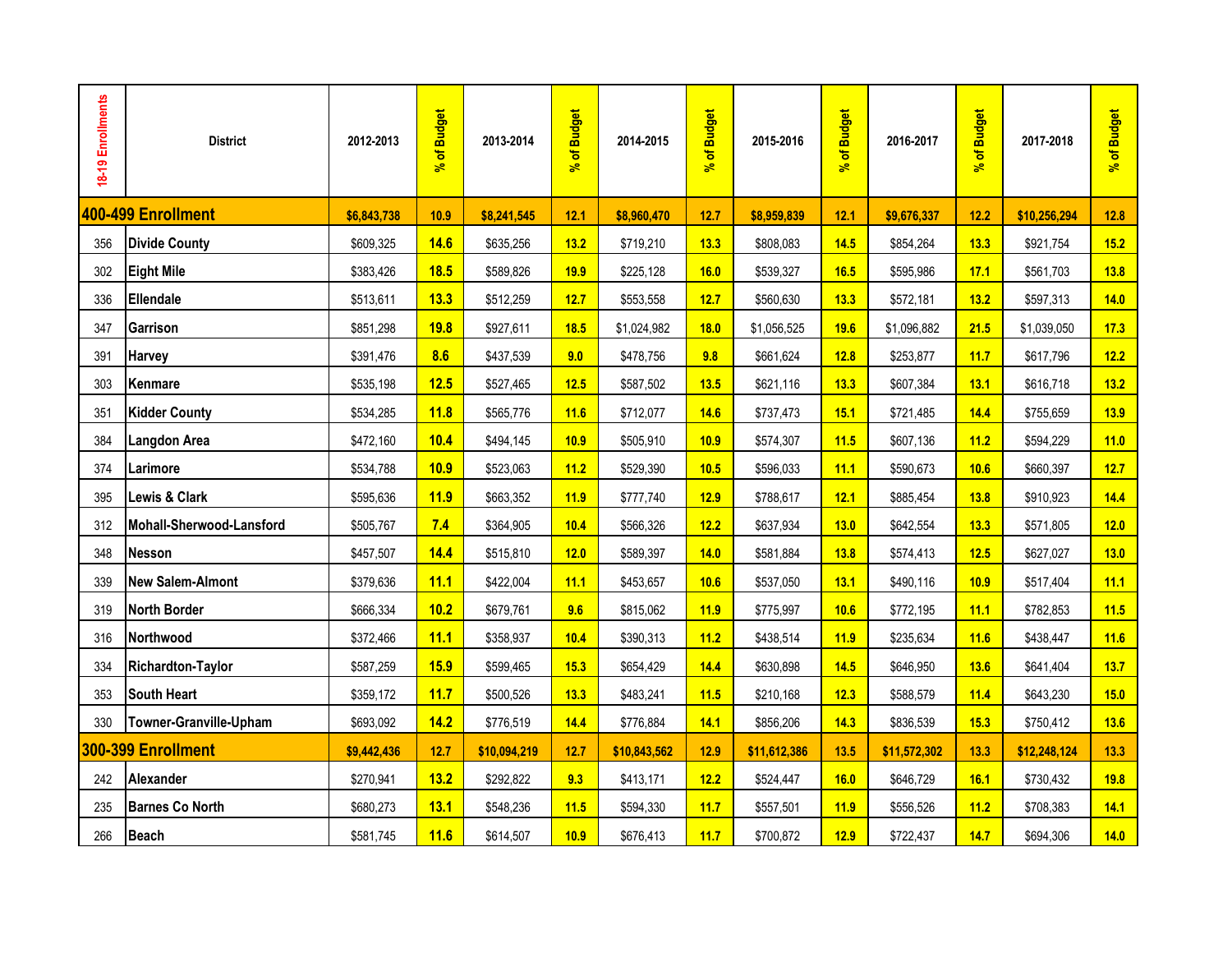| 18-19 Enrollments | <b>District</b>          | 2012-2013 | % of Budget | 2013-2014   | % of Budget | 2014-2015   | % of Budget | 2015-2016   | % of Budget | 2016-2017 | % of Budget | 2017-2018   | % of Budget |
|-------------------|--------------------------|-----------|-------------|-------------|-------------|-------------|-------------|-------------|-------------|-----------|-------------|-------------|-------------|
| 233               | <b>Belfield</b>          | \$331,137 | 12.0        | \$409,400   | 13.5        | \$506,547   | 15.0        | \$545,540   | 15.9        | \$564,109 | 18.6        | \$555,338   | 15.2        |
| 228               | Center-Stanton           | \$605,193 | 19.3        | \$538,962   | 17.1        | \$589,701   | 16.4        | \$637,599   | 19.5        | \$627,836 | 17.0        | \$664,998   | 18.8        |
| 267               | <b>Dakota Prairie</b>    | \$520,787 | 12.4        | \$539,404   | 12.6        | \$544,804   | 11.6        | \$566,365   | 11.9        | \$575,204 | 11.9        | \$611,180   | 12.5        |
| 244               | Edgeley                  | \$414,153 | 14.2        | \$408,936   | 14.0        | \$462,862   | 14.7        | \$479,488   | 15.2        | \$532,545 | 14.0        | \$566,815   | 16.5        |
| 298               | <b>Enderlin Area</b>     | \$421,045 | 11.5        | \$409,725   | 10.6        | \$419,961   | 10.6        | \$443,372   | 10.7        | \$456,069 | 10.7        | \$421,757   | 10.2        |
| 231               | Flasher                  | \$277,142 | 9.8         | \$373,731   | 13.3        | \$318,915   | 11.1        | \$375,780   | 10.7        | \$362,099 | 10.9        | \$355,362   | 10.0        |
| 253               | Glenburn                 | \$478,429 | 14.3        | \$509,659   | 14.5        | \$574,943   | 15.4        | \$645,281   | 15.7        | \$692,539 | 16.9        | \$704,689   | 17.3        |
| 246               | <b>Griggs Co Central</b> | \$684,631 | 19.5        | \$577,390   | 13.9        | \$631,042   | 17.8        | \$529,353   | 13.9        | \$541,453 | 14.6        | \$233,758   | 16.0        |
| 258               | <b>Hankinson</b>         | \$466,435 | 13.7        | \$496,823   | 14.3        | \$484,024   | 14.2        | \$519,526   | 14.4        | \$504,861 | 13.6        | \$523,904   | 14.1        |
| 261               | <b>Hettinger</b>         | \$461,853 | 10.5        | \$513,768   | 14.1        | \$453,688   | 12.3        | \$524,808   | 14.6        | \$484,819 | 12.6        | \$582,642   | 14.1        |
| 299               | LaMoure                  | \$586,627 | 16.3        | \$634,936   | 16.6        | \$658,229   | 16.5        | \$684,119   | 17.1        | \$679,836 | 16.9        | \$633,122   | 16.0        |
| 245               | Linton                   | \$373,975 | 11.5        | \$586,221   | 12.1        | \$428,078   | 11.5        | \$468,929   | 12.2        | \$554,641 | 14.7        | \$552,541   | 13.9        |
| 222               | <b>Mandaree</b>          | \$846,351 | 16.7        | \$2,820,975 | 38.2        | \$2,483,687 | 35.2        | \$1,737,446 | 43.2        | \$922,392 | 16.8        | \$1,569,711 | 22.0        |
| 214               | <b>Maple Valley</b>      | \$419,214 | 10.0        | \$552,283   | 13.0        | \$684,105   | 16.6        | \$699,237   | 16.7        | \$917,736 | 21.7        | \$712,451   | 16.6        |
| 223               | Milnor                   | \$505,413 | 18.4        | \$465,104   | 16.1        | \$530,174   | 17.5        | \$490,424   | 15.8        | \$505,674 | 16.7        | \$550,666   | 16.7        |
| 252               | Minnewaukan              | \$549,376 | 11.2        | \$530,154   | 12.6        | \$624,736   | 13.8        | \$682,698   | 14.1        | \$770,317 | 17.7        | \$738,656   | 18.3        |
| 258               | Minto                    | \$290,179 | 12.2        | \$300,164   | 11.6        | \$333,923   | 8.6         | \$402,059   | 13.0        | \$443,209 | 13.3        | \$413,612   | 11.2        |
| 209               | Mott-Regent              | \$392,201 | 11.8        | \$420,587   | 10.9        | \$481,931   | 12.5        | \$537,507   | 13.7        | \$604,241 | 15.7        | \$579,372   | 16.1        |
| 240               | Mt Pleasant              | \$410,043 | 14.8        | \$443,543   | 13.5        | \$497,464   | 14.3        | \$542,742   | 17.7        | \$537,299 | 15.4        | \$544,616   | 14.4        |
| 239               | Napoleon                 | \$297,848 | 10.4        | \$331,231   | 10.8        | \$347,956   | 11.0        | \$407,651   | 11.8        | \$481,490 | 13.8        | \$532,192   | 15.2        |
| 261               | <b>New England</b>       | \$304,624 | 11.5        | \$383,936   | 12.7        | \$396,097   | 12.2        | \$399,618   | 12.1        | \$401,031 | 9.5         | \$393,548   | 9.8         |
| 298               | New Rockford-Sheyenne    | \$629,416 | 16.8        | \$700,346   | 17.8        | \$696,122   | 16.8        | \$730,301   | 18.0        | \$764,719 | 18.1        | \$708,428   | 16.6        |
| 213               | <b>North Sargent</b>     | \$449,874 | 16.6        | \$476,797   | 17.8        | \$528,809   | 20.4        | \$551,934   | 17.9        | \$586,786 | 19.0        | \$590,508   | 18.2        |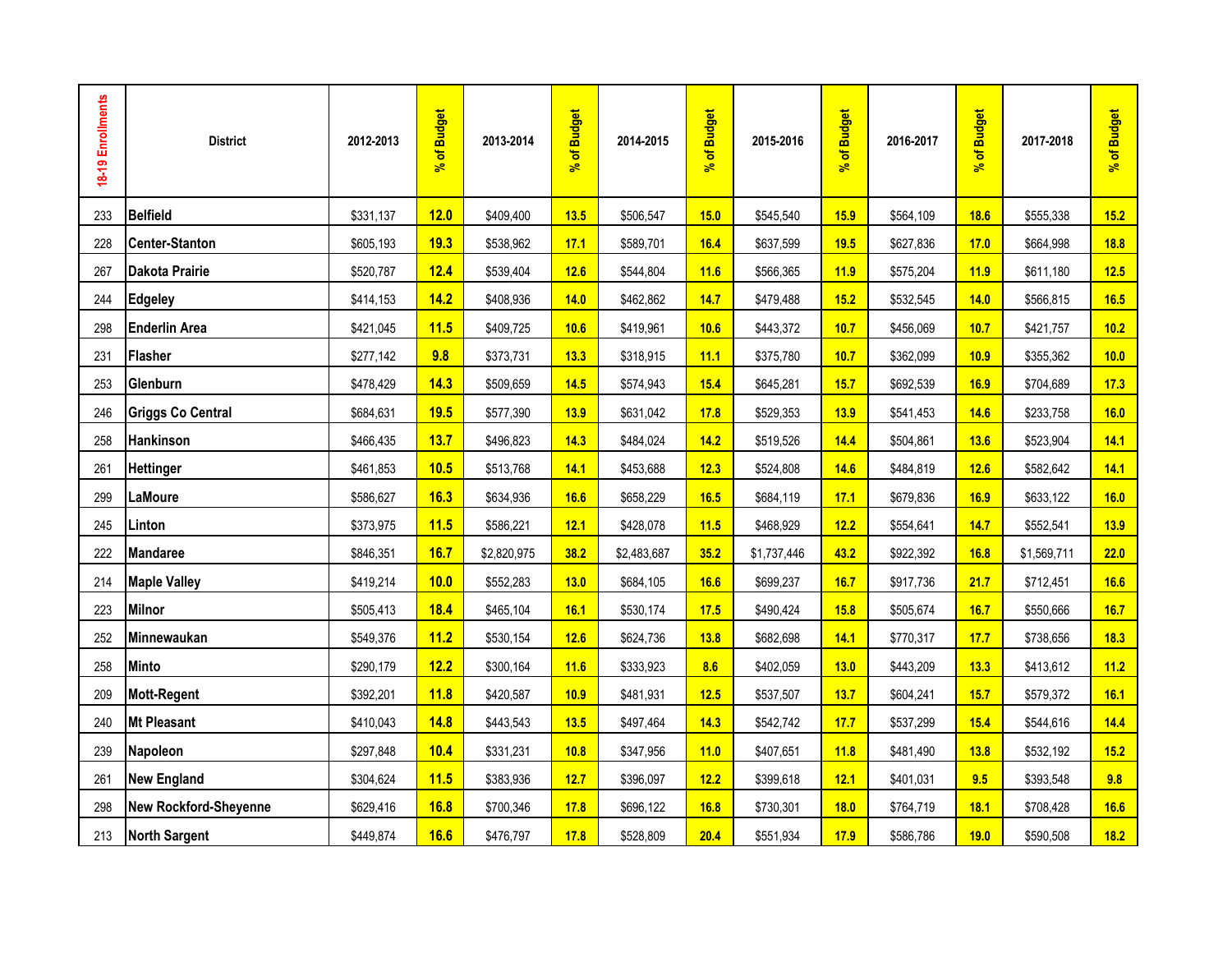| 18-19 Enrollments | <b>District</b>           | 2012-2013    | of Budget<br>ತ್ | 2013-2014    | of Budget<br>$\mathbf{r}_6$ | 2014-2015    | of Budget<br>$\mathbf{r}$ | 2015-2016    | % of Budget | 2016-2017    | of Budget<br>ತ್ | 2017-2018    | % of Budget |
|-------------------|---------------------------|--------------|-----------------|--------------|-----------------------------|--------------|---------------------------|--------------|-------------|--------------|-----------------|--------------|-------------|
| 271               | North Star                | \$406,593    | 12.7            | \$445,010    | 13.8                        | \$462,635    | 13.8                      | \$484,777    | 13.8        | \$507,258    | 14.2            | \$523,313    | 14.3        |
| 277               | Parshall                  | \$790,554    | 17.2            | \$704,213    | 12.4                        | \$757,751    | 17.8                      | \$922,922    | 18.2        | \$1,123,137  | 20.3            | \$710,258    | 16.9        |
| 204               | <b>Powers Lake</b>        | \$250,629    | 12.1            | \$308,909    | 14.8                        | \$327,431    | 12.3                      | \$384,323    | 12.5        | \$385,455    | 11.3            | \$308,189    | 11.9        |
| 245               | <b>Richland</b>           | \$464,086    | 12.9            | \$465,596    | 14.1                        | \$507,809    | 14.4                      | \$511,084    | 15.7        | \$523,934    | 14.4            | \$736,746    | 19.6        |
| 216               | <b>Warwick</b>            | \$430,262    | 10.0            | \$491,681    | 12.5                        | \$549,006    | 12.7                      | \$592,198    | 13.4        | \$624,838    | 12.3            | \$603,083    | 12.6        |
| 297               | Washburn                  | \$408,805    | 12.8            | \$430,924    | 12.8                        | \$464,742    | 13.4                      | \$500,863    | 13.9        | \$499,556    | 13.1            | \$527,351    | 12.8        |
| 221               | Wilton                    | \$484,041    | 17.4            | \$555,095    | 21.4                        | \$586,356    | 19.3                      | \$641,149    | 19.3        | \$605,843    | 17.9            | \$617,490    | 17.5        |
| 201               | <b>Wishek</b>             | \$269,707    | 10.9            | \$298,222    | 10.9                        | \$323,080    | 11.6                      | \$380,674    | 12.4        | \$425,736    | 13.3            | \$448,658    | 14.2        |
| 247               | Wyndmere                  | \$421,503    | 14.8            | \$421,867    | 14.7                        | \$456,829    | 16.3                      | \$466,084    | 15.4        | \$516,702    | 16.4            | \$434,071    | 13.7        |
|                   | 200-299 Enrollment        | \$16,175,086 | $13.5$          | \$19,001,157 | 14.3                        | \$19,797,351 | 14.7                      | \$20,268,671 | 15.5        | \$20,649,056 | 15.0            | \$20,782,146 | 15.2        |
| 139               | Ashley                    | \$264,206    | 13.6            | \$255,733    | 12.6                        | \$282,837    | 12.7                      | \$282,107    | 13.3        | \$296,185    | 13.7            | \$286,920    | 13.0        |
| 188               | <b>Central Valley</b>     | \$344,016    | 12.6            | \$386,200    | 12.9                        | \$424,626    | 14.2                      | \$463,974    | 15.2        | \$483,640    | 16.6            | \$488,764    | 16.6        |
| 167               | <b>Drayton</b>            | \$333,775    | 13.1            | \$345,948    | 12.3                        | \$360,840    | 11.5                      | \$451,947    | 14.8        | \$501,803    | 15.7            | \$525,826    | 15.8        |
| 159               | <b>Elgin-New Leipzig</b>  | \$293,144    | 12.4            | \$322,857    | 13.6                        | \$328,471    | 12.6                      | \$340,897    | 10.9        | \$340,297    | 10.4            | \$376,558    | 11.2        |
| 108               | Emerado                   | \$172,162    | 11.1            | \$185,865    | 12.9                        | \$201,484    | 12.0                      | \$217,419    | 13.2        | \$261,967    | 14.0            | \$310,335    | 16.5        |
| 100               | <b>Fairmount</b>          | \$254,684    | 14.9            | \$260,221    | 14.0                        | \$283,808    | 14.5                      | \$303,191    | 15.5        | \$316,203    | 15.4            | \$302,132    | 15.0        |
| 161               | Fessenden-Bowden          | \$318,208    | 13.8            | \$307,972    | 12.6                        | \$330,610    | 12.5                      | \$386,680    | 14.5        | \$400,077    | 14.7            | \$405,630    | 13.7        |
| 170               | <b>Fort Totten</b>        | \$601,933    | 16.6            | \$571,584    | 17.1                        | \$764,408    | 22.8                      | \$544,813    | 16.4        | \$550,358    | 16.7            | \$485,089    | 14.9        |
| 118               | <b>Fort Yates</b>         | \$649,719    | 17.6            | \$463,705    | 12.1                        | \$555,124    | 12.2                      | \$730,754    | 21.0        | \$665,178    | 15.7            | \$793,737    | 10.1        |
| 129               | <b>Glen Ullin</b>         | \$351,348    | 15.1            | \$378,124    | 14.9                        | \$356,099    | 13.2                      | \$401,877    | 14.2        | \$414,808    | 15.2            | \$373,281    | 14.0        |
| 179               | Grenora                   | \$254,085    | 10.9            | \$340,606    | 12.7                        | \$411,527    | 13.6                      | \$458,063    | 13.9        | \$520,301    | 15.2            | \$471,004    | 14.4        |
| 180               | <b>Hatton</b>             | \$314,874    | 12.4            | \$319,858    | 12.9                        | \$233,013    | 12.6                      | \$355,734    | 14.2        | \$442,532    | 16.9            | \$488,594    | 16.8        |
| 121               | lHazelton-Moffit-Braddock | \$304,423    | 19.0            | \$272,055    | 15.8                        | \$338,893    | 18.4                      | \$348,891    | 17.8        | \$302,239    | 15.1            | \$316,463    | 15.9        |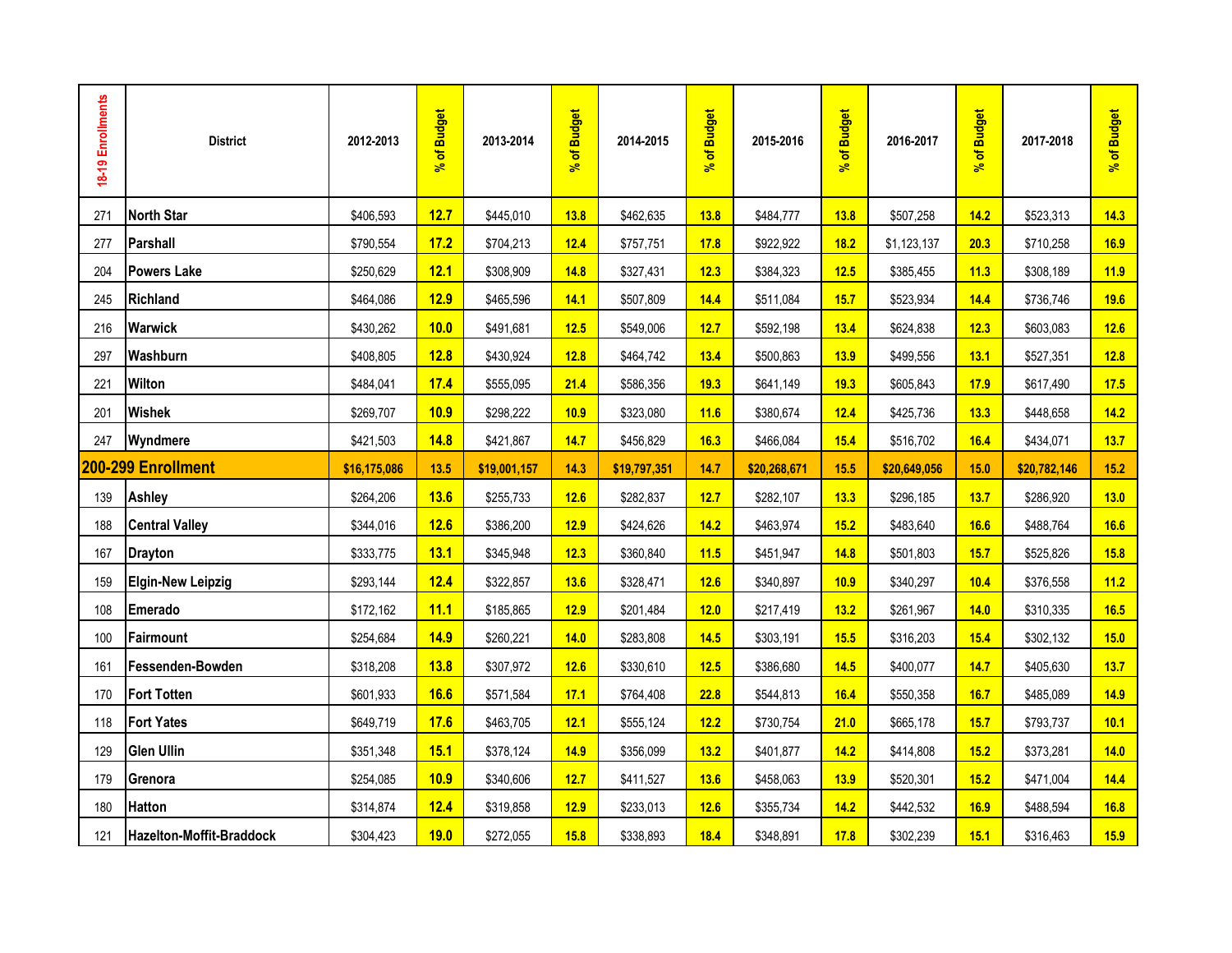| 18-19 Enrollments | <b>District</b>           | 2012-2013 | of Budget<br>$\mathbf{S}^{\mathbf{c}}$ | 2013-2014 | of Budget<br>$\overline{\mathcal{S}}$ | 2014-2015 | % of Budget | 2015-2016 | % of Budget | 2016-2017 | of Budget<br>$\mathbf{r}_6$ | 2017-2018 | % of Budget |
|-------------------|---------------------------|-----------|----------------------------------------|-----------|---------------------------------------|-----------|-------------|-----------|-------------|-----------|-----------------------------|-----------|-------------|
| 158               | <b>Hebron</b>             | \$359,467 | 14.3                                   | \$388,675 | 14.9                                  | \$412,460 | 15.1        | \$429,165 | 15.0        | \$428,285 | 15.5                        | \$412,717 | 14.8        |
| 129               | Kulm                      | \$311,806 | 15.9                                   | \$356,381 | 13.3                                  | \$374,529 | 15.2        | \$410,559 | 16.8        | \$402,825 | 16.0                        | \$456,807 | 17.0        |
| 153               | Lakota                    | \$319,798 | 12.7                                   | \$342,452 | 13.7                                  | \$365,052 | 13.4        | \$455,109 | 16.8        | \$390,392 | 14.2                        | \$406,480 | 14.5        |
| 131               | Leeds                     | \$274,234 | 12.1                                   | \$263,096 | 11.8                                  | \$267,621 | 11.5        | \$274,317 | 11.8        | \$269,780 | 12.5                        | \$310,953 | 12.7        |
| 173               | Lidgerwood                | \$327,430 | 14.6                                   | \$356,986 | 15.2                                  | \$225,864 | 14.1        | \$399,035 | 18.0        | \$407,139 | 14.8                        | \$448,522 | 15.6        |
| 112               | <b>Litchville-Marion</b>  | \$429,599 | 18.5                                   | \$439,479 | 19.1                                  | \$481,008 | 20.4        | \$488,728 | 19.9        | \$550,954 | 21.9                        | \$571,919 | 22.6        |
| 124               | <b>Maddock</b>            | \$321,763 | 14.8                                   | \$314,763 | 13.7                                  | \$339,016 | 12.6        | \$352,673 | 15.1        | \$415,653 | 17.2                        | \$321,216 | 13.3        |
| 162               | <b>Manvel</b>             | \$184,612 | 8.8                                    | \$198,718 | 10.8                                  | \$216,296 | 11.2        | \$254,315 | 12.5        | \$261,833 | 11.4                        | \$263,864 | 11.1        |
| 144               | <b>Mapleton</b>           | \$104,618 | 6.8                                    | \$160,110 | 12.6                                  | \$141,099 | 11.8        | \$179,001 | 14.7        | \$219,882 | 13.5                        | \$332,170 | 16.8        |
| 188               | <b>Max</b>                | \$319,790 | 13.4                                   | \$342,679 | 13.4                                  | \$381,991 | 13.1        | \$435,508 | 15.5        | \$465,642 | 15.6                        | \$419,755 | 14.2        |
| 150               | Medina                    | \$341,589 | 18.1                                   | \$283,877 | 13.6                                  | \$286,333 | 12.8        | \$390,408 | 17.4        | \$403,045 | 17.2                        | \$423,298 | 18.2        |
| 177               | Midkota                   | \$409,962 | 19.6                                   | \$358,494 | 13.5                                  | \$510,856 | 18.6        | \$584,764 | 19.8        | \$491,346 | 12.0                        | \$585,306 | 17.2        |
| 159               | <b>Midway</b>             | \$441,160 | 13.2                                   | \$448,760 | 13.4                                  | \$402,640 | 11.1        | \$376,588 | 10.3        | \$375,413 | 10.5                        | \$377,146 | 11.0        |
| 102               | <b>Montpelier</b>         | \$240,670 | 15.9                                   | \$231,751 | 15.0                                  | \$255,258 | 15.8        | \$272,404 | 16.6        | \$288,886 | 16.2                        | \$303,844 | 15.0        |
| 129               | Pingree-Buchanan          | \$193,991 | 10.0                                   | \$218,147 | 9.6                                   | \$251,173 | 10.6        | \$270,442 | 11.9        | \$274,661 | 12.0                        | \$267,213 | 11.5        |
| 162               | Rolette                   | \$386,561 | 18.4                                   | \$365,204 | 16.0                                  | \$414,567 | 16.4        | \$394,505 | 14.7        | \$423,580 | 14.7                        | \$220,520 | 15.5        |
| 148               | <b>Sargent Central</b>    | \$525,089 | 10.5                                   | \$534,306 | 15.9                                  | \$611,048 | 18.4        | \$766,707 | 22.2        | \$725,967 | 18.3                        | \$799,039 | 21.5        |
| 128               | <b>Scranton</b>           | \$308,787 | 15.7                                   | \$318,155 | 15.4                                  | \$343,476 | 21.0        | \$366,879 | 16.2        | \$377,092 | 15.4                        | \$414,757 | 17.1        |
| 197               | Solen                     | \$599,640 | 14.8                                   | \$712,285 | 16.6                                  | \$540,512 | 13.8        | \$515,984 | 12.4        | \$729,591 | 14.9                        | \$748,270 | 16.2        |
| 122               | <b>Strasburg</b>          | \$264,070 | 14.1                                   | \$278,891 | 14.3                                  | \$262,589 | 12.7        | \$547,203 | 11.3        | \$265,829 | 10.3                        | \$263,855 | 11.7        |
| 183               | <b>Turtle Lake-Mercer</b> | \$411,802 | 13.3                                   | \$414,827 | 16.0                                  | \$387,034 | 14.6        | \$370,308 | 13.9        | \$389,919 | 13.7                        | \$405,214 | 14.6        |
| 195               | <b>Underwood</b>          | \$478,052 | 16.0                                   | \$494,761 | 16.6                                  | \$583,599 | 17.3        | \$612,679 | 18.7        | \$629,310 | 16.5                        | \$622,126 | 19.0        |
| 177               | Valley-Edinburg           | \$480,678 | 13.4                                   | \$504,034 | 13.9                                  | \$551,374 | 14.9        | \$582,554 | 14.4        | \$646,160 | 16.8                        | \$592,724 | 16.3        |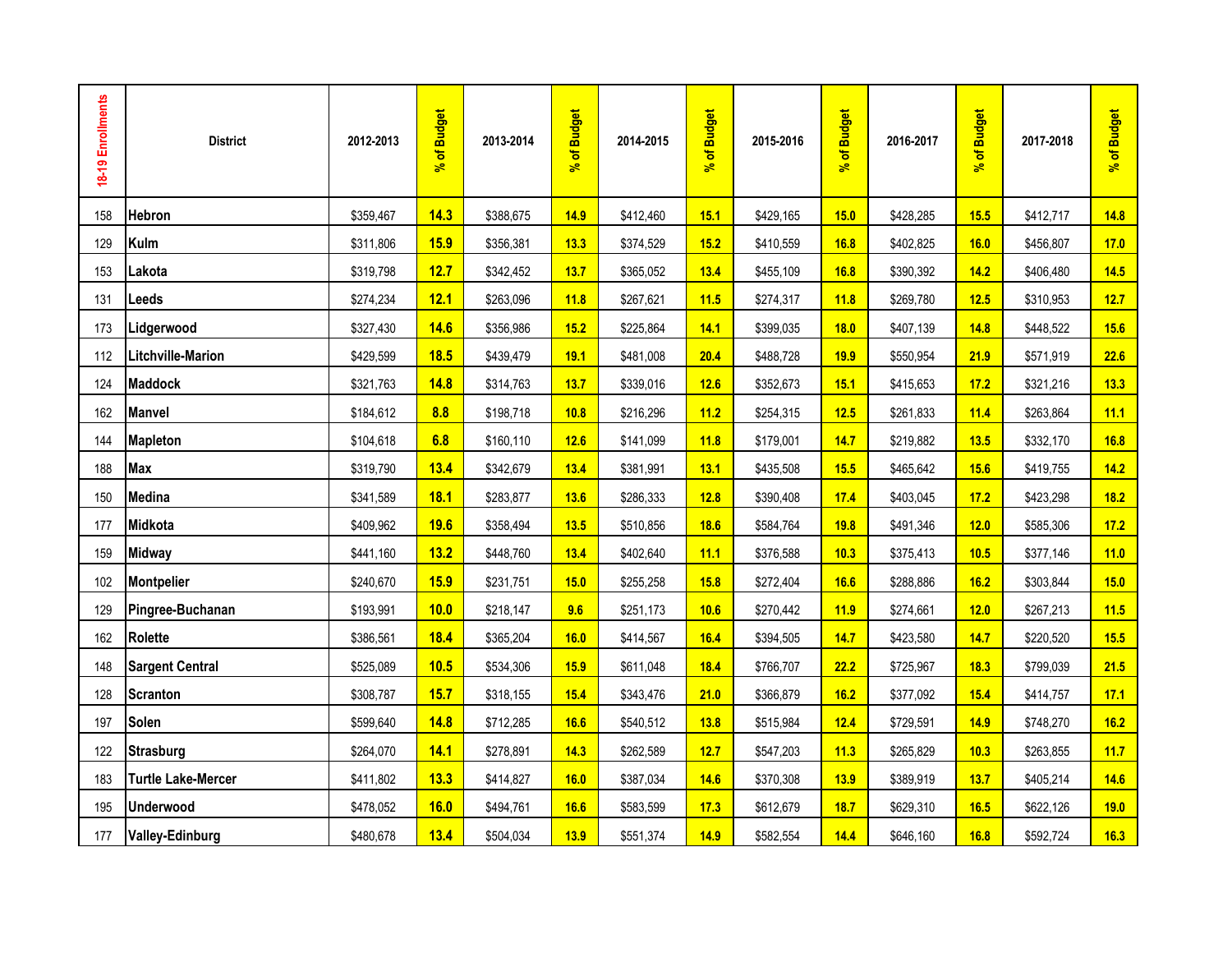| 18-19 Enrollments | <b>District</b>        | 2012-2013    | of Budget<br>$\mathbf{r}$ | 2013-2014    | of Budget<br>$\mathbf{r}_6$ | 2014-2015    | % of Budget | 2015-2016    | % of Budget | 2016-2017    | of Budget<br>ತ್ | 2017-2018    | % of Budget |
|-------------------|------------------------|--------------|---------------------------|--------------|-----------------------------|--------------|-------------|--------------|-------------|--------------|-----------------|--------------|-------------|
| 126               | Westhope               | \$279,763    | 14.1                      | \$520,485    | 23.3                        | \$359,763    | 15.3        | \$394,388    | 15.8        | \$395,558    | 16.7            | \$386,943    | 16.6        |
| 145               | <b>White Shield</b>    | \$271,721    | 19.3                      | \$285,626    | 18.9                        | \$235,833    | 15.3        | \$283,113    | 18.5        | \$502,856    | 27.2            | \$418,397    | 19.0        |
|                   | 100-199 Enrollment     | \$13,043,229 | 14.2                      | \$13,543,669 | 14.4                        | \$14,072,731 | 14.5        | \$15,693,682 | 15.4        | \$16,227,186 | 15.3            | \$16,397,388 | 15.3        |
| 85                | Anamoose               | \$225,615    | 15.7                      | \$242,036    | 15.6                        | \$267,769    | 15.8        | \$259,649    | 14.6        | \$271,598    | 16.5            | \$266,221    | 14.5        |
| 52                | <b>Apple Creek</b>     | \$49,250     | 3.8                       | \$46,045     | 4.5                         | \$42,955     | 5.0         | \$65,263     | 6.9         | \$64,317     | 6.4             | \$74,988     | 7.0         |
| 74                | <b>Billings County</b> | \$348,517    | 12.5                      | \$315,599    | 11.2                        | \$355,704    | 13.5        | \$404,590    | 16.1        | \$448,966    | 16.4            | \$473,618    | 14.7        |
| 78                | <b>Bowbells</b>        | \$185,468    | 14.1                      | \$186,008    | 13.3                        | \$188,435    | 10.7        | \$205,066    | 10.6        | \$230,225    | 10.9            | \$224,764    | 11.5        |
| 82                | <b>Burke Central</b>   | \$161,465    | 10.3                      | \$619,009    | 28.3                        | \$380,912    | 18.9        | \$146,475    | 6.7         | \$296,816    | 13.7            | \$269,171    | 12.2        |
| 80                | <b>Drake</b>           | \$243,516    | 16.3                      | \$250,869    | 15.7                        | \$282,878    | 15.6        | \$278,805    | 16.7        | \$290,369    | 17.5            | \$318,769    | 17.9        |
| 77                | Finley-Sharon          | \$394,882    | 20.0                      | \$397,544    | 16.6                        | \$443,141    | 18.1        | \$448,875    | 19.8        | \$428,129    | 17.7            | \$435,945    | 18.9        |
| 97                | Gackle-Streeter        | \$290,118    | 17.9                      | \$309,772    | 17.9                        | \$331,620    | 18.8        | \$394,046    | 20.7        | \$304,492    | 16.2            | \$313,660    | 16.5        |
| 67                | Hope                   | \$259,394    | 12.0                      | \$297,800    | 12.1                        | \$317,406    | 14.0        | \$351,593    | 15.4        | \$307,006    | 14.0            | \$330,335    | 14.3        |
| 84                | <b>McClusky</b>        | \$228,860    | 16.5                      | \$226,104    | 15.1                        | \$239,505    | 15.9        | \$281,200    | 17.5        | \$235,197    | 15.1            | \$257,590    | 15.6        |
| 96                | Munich                 | \$257,607    | 14.8                      | \$288,968    | 14.5                        | \$312,853    | 14.5        | \$328,550    | 15.7        | \$355,970    | 16.0            | \$342,126    | 15.4        |
| 86                | Newburg-United         | \$228,957    | 16.3                      | \$246,571    | 14.1                        | \$256,083    | 14.1        | \$268,724    | 13.4        | \$308,978    | 14.7            | \$359,960    | 17.0        |
| 64                | Oberon                 | \$137,817    | 12.0                      | \$134,674    | 12.8                        | \$143,446    | 14.1        | \$243,045    | 26.7        | \$221,711    | 19.3            | \$242,692    | 18.0        |
| 85                | Page                   | \$198,955    | 10.4                      | \$229,900    | 11.2                        | \$239,693    | 10.7        | \$302,628    | 13.7        | \$267,887    | 12.3            | \$332,598    | 14.8        |
| 51                | <b>Roosevelt</b>       | \$255,688    | 17.2                      | \$266,304    | 17.9                        | \$271,862    | 19.8        | \$240,537    | 19.8        | \$253,697    | 17.6            | \$236,246    | 16.8        |
| 59                | <b>Selfridge</b>       | \$196,298    | 12.9                      | \$207,713    | 12.1                        | \$206,196    | 10.7        | \$228,796    | 10.9        | \$227,462    | 10.1            | \$321,571    | 14.7        |
| 56                | Starkweather           | \$209,603    | 15.8                      | \$215,365    | 17.1                        | \$242,550    | 18.2        | \$212,535    | 17.9        | \$213,245    | 18.3            | \$215,768    | 18.0        |
| 79                | <b>Wing</b>            | \$164,089    | 11.9                      | \$174,130    | 11.8                        | \$194,357    | 12.4        | \$213,815    | 13.1        | \$276,306    | 14.3            | \$204,859    | 12.0        |
| 83                | Yellowstone            | \$179,906    | 13.9                      | \$191,965    | 13.3                        | \$196,893    | 12.6        | \$216,777    | 10.4        | \$300,801    | 16.3            | \$242,377    | 13.0        |
|                   | 50-99 Enrollment       | \$4,216,005  | 13.9                      | \$4,846,376  | 14.5                        | \$4,914,259  | 14.4        | \$5,090,969  | 15.1        | \$5,303,172  | 14.9            | \$5,463,258  | 14.9        |